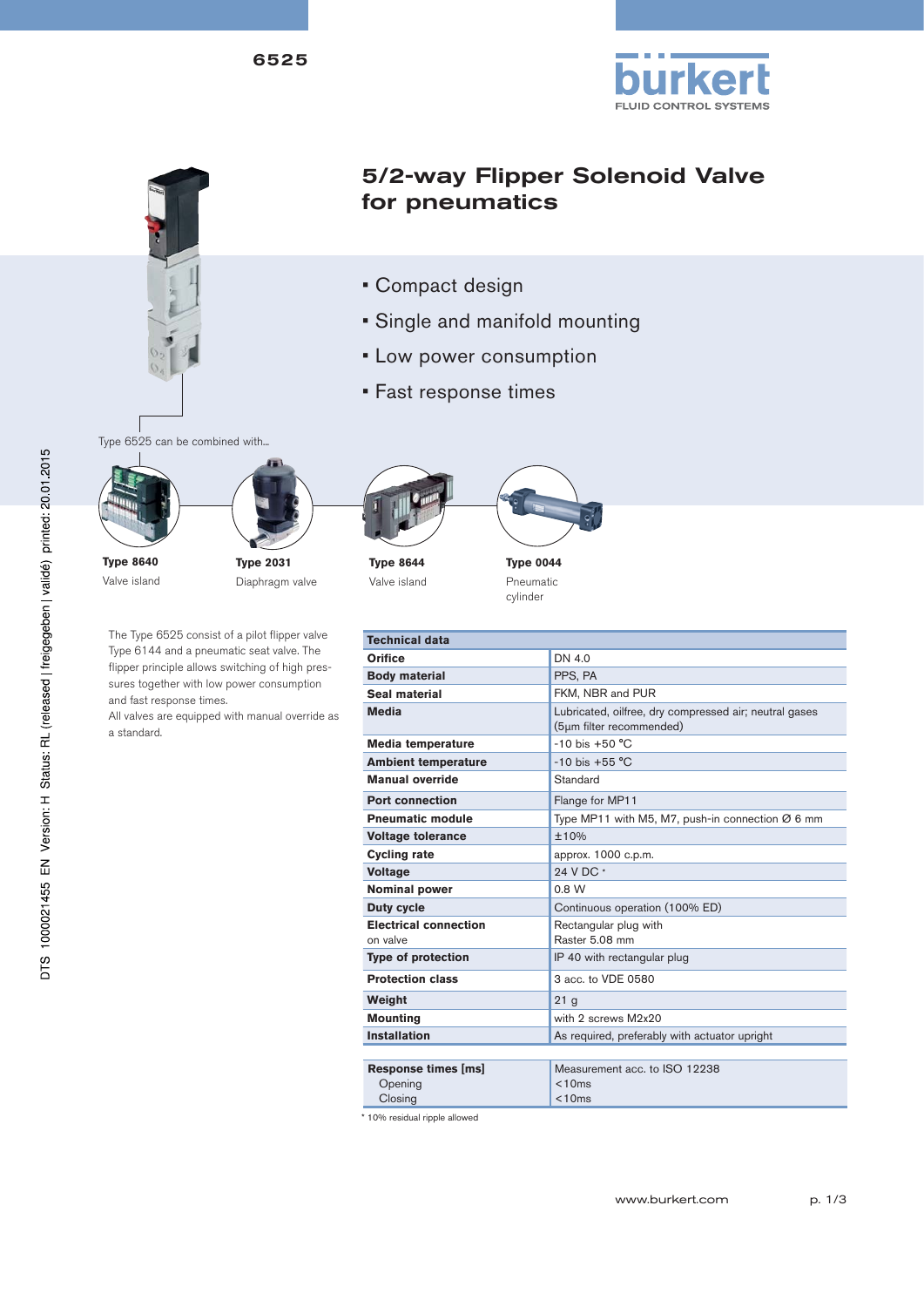

## Ordering chart for valves

|                              |                                                                 |                                                     |                                      | <b>Response times</b>      |               |                                  |                   |
|------------------------------|-----------------------------------------------------------------|-----------------------------------------------------|--------------------------------------|----------------------------|---------------|----------------------------------|-------------------|
| O<br>ت                       | $\begin{bmatrix} \mathsf{m}\mathsf{m} \end{bmatrix}$<br>Orifice | ā<br>ralue<br>$\frac{1}{2}$<br>⋍<br>$\bar{\vec{a}}$ | nge<br>ಸ<br>5<br>ล<br>h<br>Pre<br>La | $\overline{m}$<br>ဥ<br>Ope | ms<br>Closing | ω<br>ಠಾ<br>៊<br>σ<br><u>Ş</u> Ë∑ | ρ.<br><b>Item</b> |
| H 5/2-way valve              | 4                                                               | 300                                                 | $1 - 10^{-1}$                        | < 10                       | < 10          | 24V/DC *                         | 186 271           |
| $W_{12}$<br>14<br>巨<br>5'1'3 |                                                                 |                                                     | $2.5 - 10$                           | < 10                       | < 10          | 24V/DC *                         | 179 938           |

\* 10% residual ripple allowed 1) Version with auxiliary pilot air

<sup>2)</sup> Measured at +20°C, 6 bar pressure at valve inlet and 1 bar pressure difference<br><sup>3)</sup> Measured as overpressure to the atmospheric pressure

#### Ordering chart for accessories

| Accessory                                   | Version                   | Features                    | Item no. |
|---------------------------------------------|---------------------------|-----------------------------|----------|
|                                             |                           |                             |          |
| Rectangular cable plug                      | Raster 5.08 mm            | with 3 m cable              | 133 486  |
|                                             |                           | with 300 mm flying leads    | 644 068  |
|                                             |                           | with 2 single contacts      | 644 067  |
| Protective cover for 5/2-way valve position | complete                  | for 1 unused valve position | 650 373  |
| Pneumatic connector module                  | left                      | Push-in connection Ø 10 mm  | 144 752  |
|                                             |                           | G 1/4                       | 144 750  |
|                                             |                           | <b>NPT 1/4</b>              | 144 751  |
|                                             | right                     | Push-in connection Ø 10 mm  | 144 755  |
|                                             |                           | G <sub>1/4</sub>            | 144 753  |
|                                             |                           | <b>NPT 1/4</b>              | 144 754  |
| Pneumatic basic module MP11, 2 valve wide   | Push-in connection Ø 6 mm | without check valve         | 144 903  |
|                                             |                           | with check valve in R       | 144 909  |
|                                             |                           | with check valve in R and S | 144 906  |
|                                             | Connection M5             | without check valve         | 144 904  |
|                                             |                           | with check valve in R       | 144 910  |
|                                             |                           | with check valve in R and S | 144 907  |
|                                             | <b>Connection M7</b>      | without check valve         | 144 905  |
|                                             |                           | with check valve in R       | 144 911  |
|                                             |                           | with check valve in R and S | 144 908  |
| Pneumatic basic module MP11, 8 valve wide   | Push-in connection Ø 6 mm | without check valve         | 144 912  |
|                                             |                           | with check valve in R       | 144 918  |
|                                             |                           | with check valve in R and S | 144 915  |
|                                             | Connection M5             | without check valve         | 144 913  |
|                                             |                           | with check valve in R       | 144 919  |
|                                             |                           | with check valve in R and S | 144 916  |
|                                             | Connection M7             | without check valve         | 144 914  |
|                                             |                           | with check valve in R       | 144 920  |
|                                             |                           | with check valve in R and S | 144 917  |